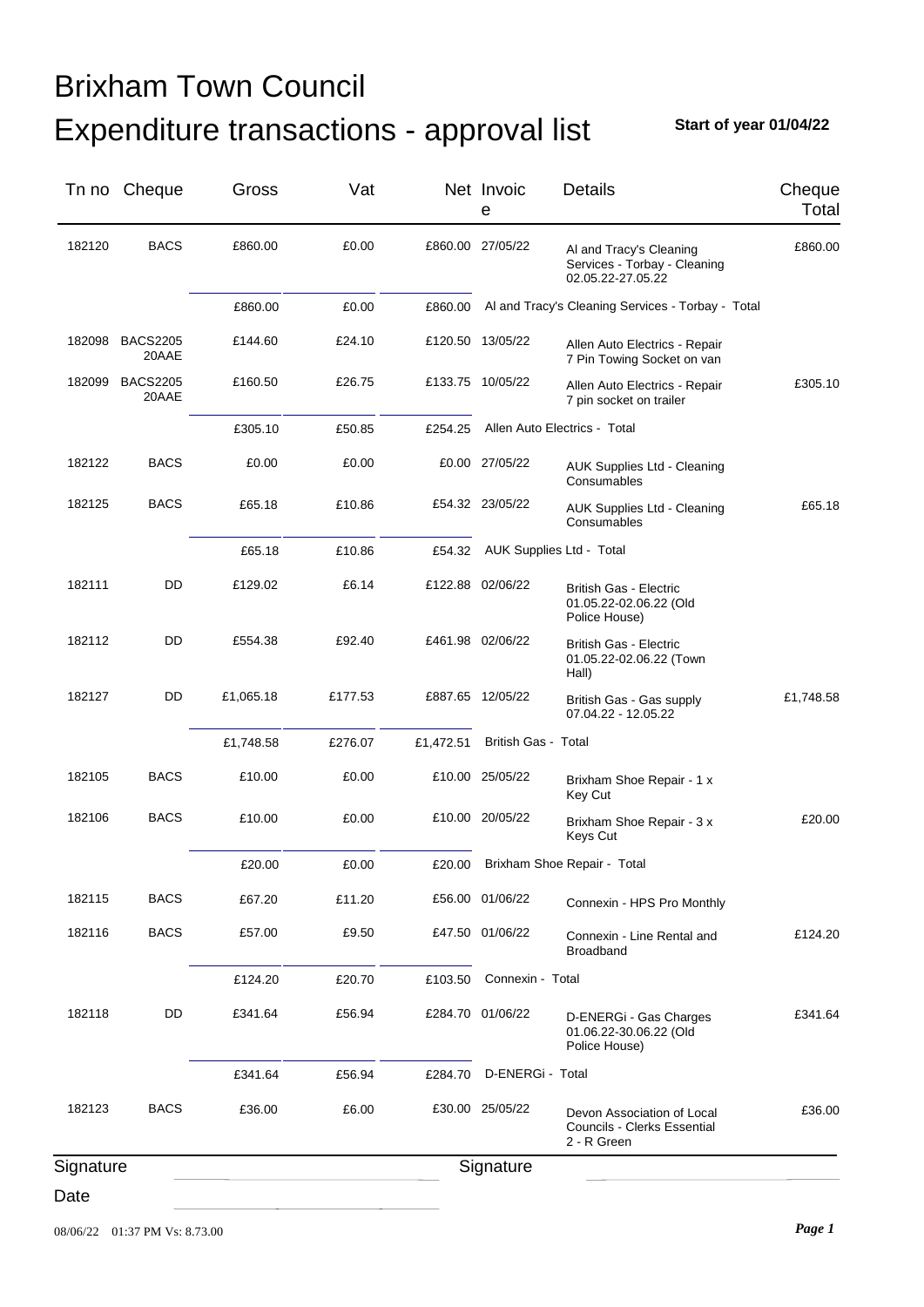**Start of year 01/04/22**

|           | Tn no Cheque | Gross   | Vat    |         | Net Invoic<br>е    | <b>Details</b>                                                             | Cheque<br>Total |
|-----------|--------------|---------|--------|---------|--------------------|----------------------------------------------------------------------------|-----------------|
|           |              | £36.00  | £6.00  | £30.00  |                    | Devon Association of Local Councils - Total                                |                 |
| 182117    | <b>BACS</b>  | £56.65  | £9.44  |         | £47.21 31/05/22    | Devon Contract Waste -<br>General Waste, Recycling<br>and Glass Collection |                 |
| 182131    | <b>BACS</b>  | £44.78  | £7.46  |         | £37.32 15/05/22    | Devon Contract Waste -<br>General Waste and<br>Recycling Collection 070522 | £101.43         |
|           |              | £101.43 | £16.90 | £84.53  |                    | Devon Contract Waste - Total                                               |                 |
| 182126    | CC           | £59.50  | £9.92  |         | £49.58 19/05/22    | Discount Sticker Printing -<br>Stickers for planters                       | £59.50          |
|           |              | £59.50  | £9.92  | £49.58  |                    | Discount Sticker Printing - Total                                          |                 |
| 182095    | <b>BACS</b>  | £70.74  | £11.79 |         | £58.95 16/05/22    | <b>Elite Industrial Supplies</b><br>Ltd - PPE                              | £70.74          |
|           |              | £70.74  | £11.79 | £58.95  |                    | Elite Industrial Supplies Ltd - Total                                      |                 |
| 182107    | DD           | £56.88  | £9.48  |         | £47.40 01/06/22    | Fuel Genie - Fuel                                                          | £56.88          |
|           |              | £56.88  | £9.48  | £47.40  | Fuel Genie - Total |                                                                            |                 |
| 182119    | <b>BACS</b>  | £0.00   | £0.00  |         | £0.00 31/05/22     | Genus Electrical and<br>Wireless Systems -<br><b>Ventilation Service</b>   | £0.00           |
|           |              | £0.00   | £0.00  | £0.00   |                    | Genus Electrical and Wireless Systems - Total                              |                 |
| 182096    | <b>BACS</b>  | £59.51  | £9.92  |         | £49.59 30/04/22    | Hammer and Nails - Various                                                 | £59.51          |
|           |              | £59.51  | £9.92  | £49.59  |                    | Hammer and Nails - Total                                                   |                 |
| 182121    | <b>BACS</b>  | £456.00 | £76.00 |         | £380.00 27/05/22   | IAC Audit - Internal Audit<br>Inspection - Year End                        | £456.00         |
|           |              | £456.00 | £76.00 | £380.00 | IAC Audit - Total  |                                                                            |                 |
| 182130    | CC           | £506.40 | £84.40 |         | £422.00 10/05/22   | Imperative Training Ltd -<br>Replacement Defib pads<br>and battery         | £506.40         |
|           |              | £506.40 | £84.40 | £422.00 |                    | Imperative Training Ltd - Total                                            |                 |
| 182128    | <b>BACS</b>  | £205.92 | £34.32 |         | £171.60 14/05/22   | Initial - Sanitary & Nappy<br>Disposal - Annual Renewal                    | £205.92         |
|           |              | £205.92 | £34.32 | £171.60 | Initial - Total    |                                                                            |                 |
| 182093    | <b>BACS</b>  | £2.62   | £0.44  |         | £2.18 16/05/22     | Interline - Washer                                                         |                 |
| Signature |              |         |        |         | Signature          |                                                                            |                 |

Date

08/06/22 01:37 PM Vs: 8.73.00 *Page 2*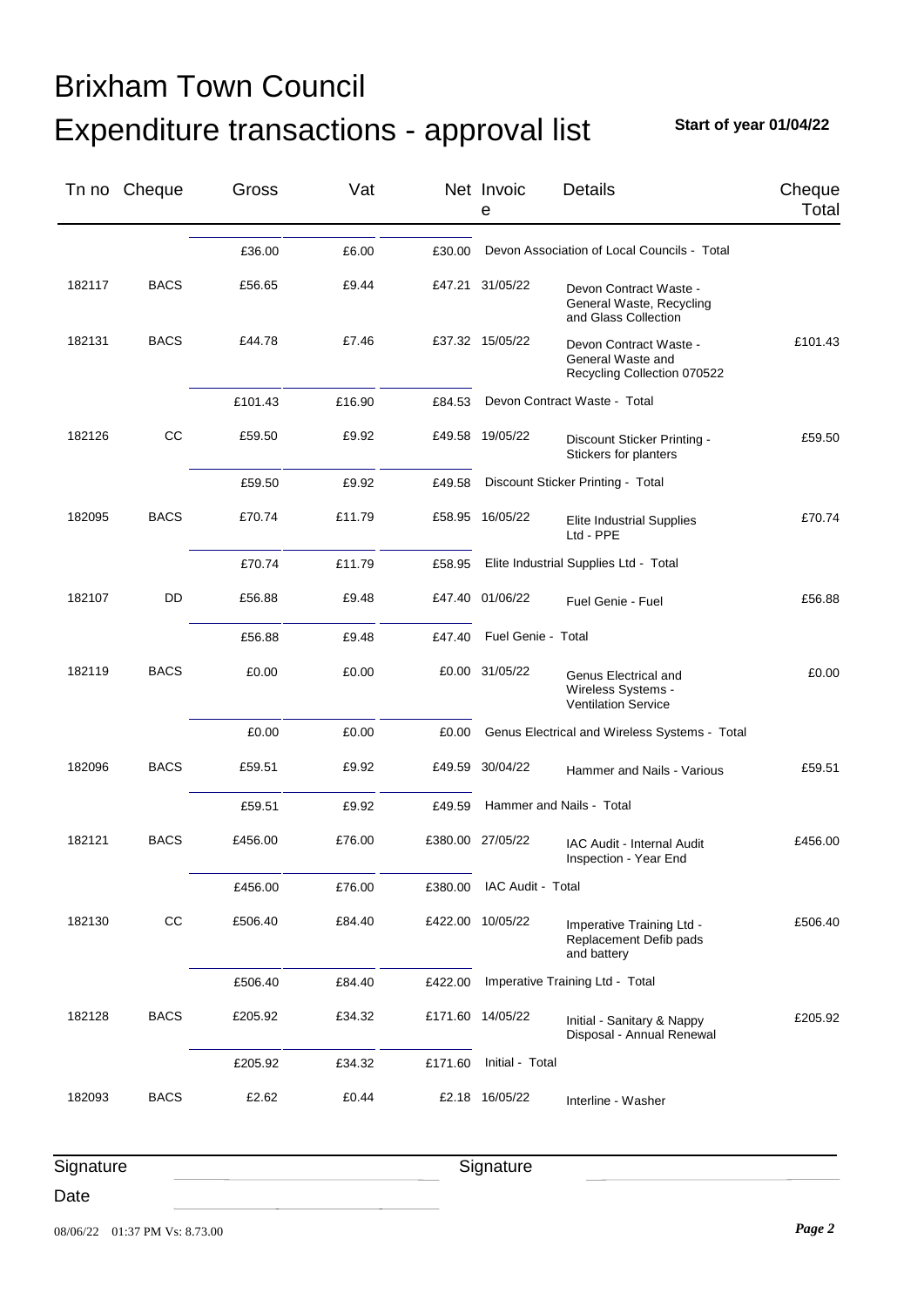**Start of year 01/04/22**

|        | Tn no Cheque             | Gross     | Vat     |                    | Net Invoic<br>e          | Details                                                                | Cheque<br>Total |
|--------|--------------------------|-----------|---------|--------------------|--------------------------|------------------------------------------------------------------------|-----------------|
| 182094 | <b>BACS</b>              | £20.54    | £3.42   |                    | £17.12 17/05/22          | Interline - Fence post and<br>Postfix                                  |                 |
| 182109 | <b>BACS</b>              | £55.76    | £9.29   |                    | £46.47 23/05/22          | Interline - Digging Bar                                                |                 |
| 182110 | <b>BACS</b>              | £5.83     | £0.97   |                    | £4.86 24/05/22           | Interline - Postfix                                                    | £84.75          |
|        |                          | £84.75    | £14.12  | £70.63             | Interline - Total        |                                                                        |                 |
| 182097 | <b>BACS</b>              | £71.52    | £11.92  |                    | £59.60 04/06/22          | <b>KCOM Group PLC -</b><br>Broadband                                   | £71.52          |
|        |                          | £71.52    | £11.92  | £59.60             |                          | KCOM Group PLC - Total                                                 |                 |
| 182124 | <b>BACS</b>              | £10.00    | £1.67   |                    | £8.33 25/05/22           | Logos & Monograms of<br>Brixham Ltd - Ceremonial<br>Chain engraving    | £10.00          |
|        |                          | £10.00    | £1.67   | £8.33              |                          | Logos & Monograms of Brixham Ltd - Total                               |                 |
| 182104 | <b>BACS</b>              | £13.50    | £0.00   |                    | £13.50 27/05/22          | Michael Penney -<br>Expenses - Travel                                  | £13.50          |
| 182100 | <b>BACS2205</b><br>20MP  | £25.00    | £0.00   |                    | £25.00 17/05/22          | Michael Penney -<br>Expenses - Eye Test                                | £25.00          |
|        |                          | £38.50    | £0.00   | £38.50             |                          | Michael Penney - Total                                                 |                 |
| 182108 | <b>BACS</b>              | £1,200.00 | £200.00 | £1,000.00 12/05/22 |                          | Mike Harding Lighting<br>Solutions - Installation of<br>Summer Display | £1,200.00       |
|        |                          | £1,200.00 | £200.00 | £1,000.00          |                          | Mike Harding Lighting Solutions - Total                                |                 |
| 182133 | DD                       | £44.10    | £7.35   |                    | £36.75 01/06/22          | Plan.Com - Mobiles                                                     | £44.10          |
|        |                          | £44.10    | £7.35   | £36.75             | Plan.Com - Total         |                                                                        |                 |
|        | 182101 BACS2205<br>20RG  | £19.80    | £0.00   |                    | £19.80 13/05/22          | Ross Green - Travel<br>Expenses                                        | £19.80          |
|        |                          | £19.80    | £0.00   | £19.80             | Ross Green - Total       |                                                                        |                 |
| 182092 | <b>BACS2205</b><br>23RBL | £119.99   | £0.00   |                    | £119.99 23/05/22         | Royal British Legion -<br>Queens Green Canopy<br>Plaque                | £119.99         |
|        |                          | £119.99   | £0.00   | £119.99            |                          | Royal British Legion - Total                                           |                 |
| 182132 | cc                       | £219.98   | £36.66  |                    | £183.32 07/06/22         | Screwfix - 2x Replacement<br>door closers                              | £219.98         |
|        |                          | £219.98   | £36.66  |                    | £183.32 Screwfix - Total |                                                                        |                 |

**Signature** 

Date

**Signature**